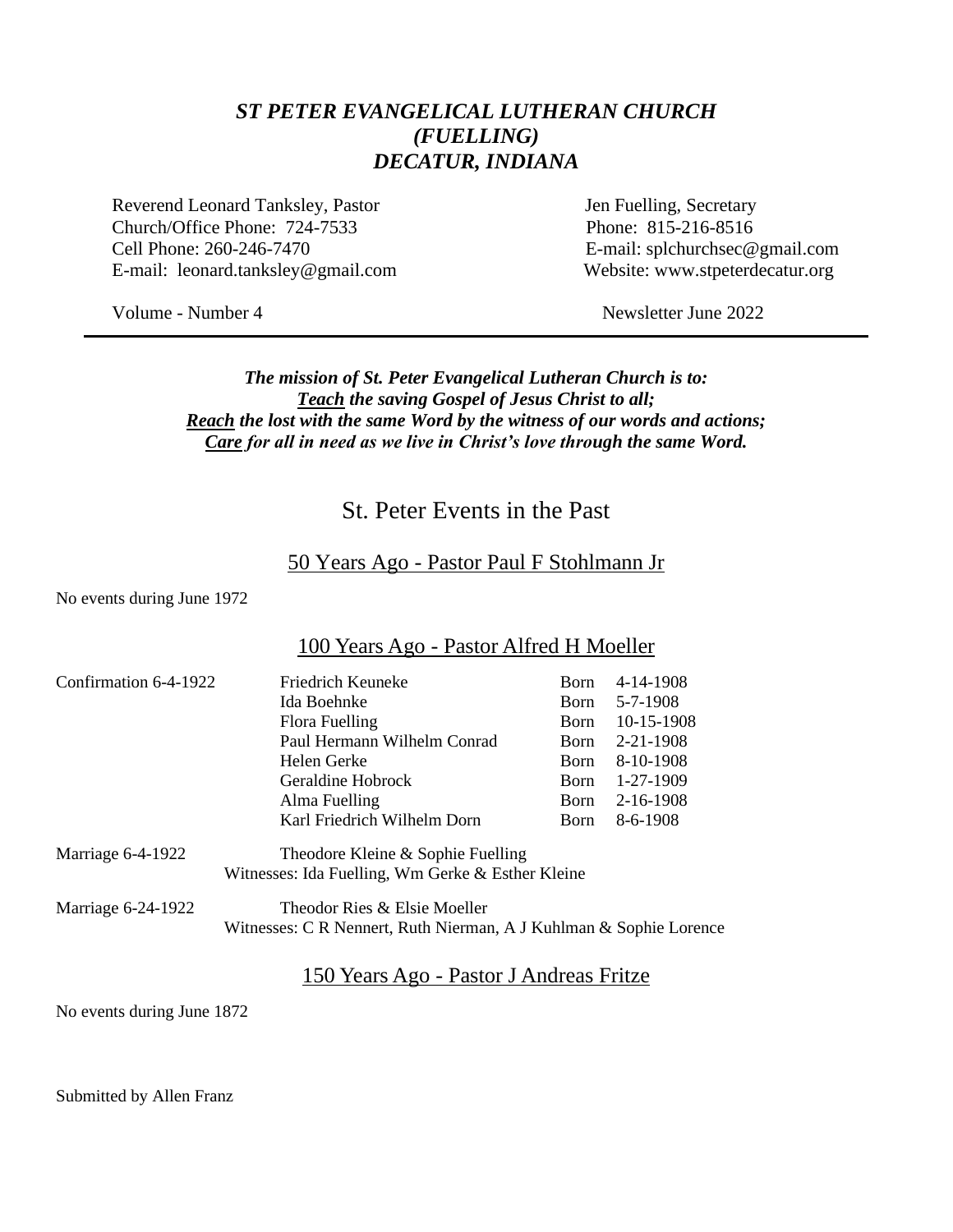# **ANNOUNCEMENTS**

*NOTE:* Pastor Tanksley will be on vacation June 17-21<sup>st</sup>. Information will be printed in future bulletins with contact information for this time period. Thanks!

*NOTE*: Jen Fuelling will be on vacation June 6-10<sup>th</sup>. Please contact Pastor Tanksley with any bulletin information or other concerns. Thanks!

### *THE COMBINED JULY/AUGUST NEWSLETTER DEADLINE* is Friday, June 17 th .

*NOTE OF THANKS:* Keith Martin, former principal at SPI, is retiring after 40 years of service in Lutheran schools. If you wish, you may drop him a note of appreciation or congratulations, c/o Emmaus Lutheran School, 8628 Covington Road, Fort Wayne, IN 46804.

*CHURCH DIRECTORY:* Please email, call, text, or leave a note in my box in the Narthex with any updates on name changes, phone number, e mail addresses, or addresses. I am hoping to print the updated directory in June or July. Thank you for your help!

*SEMINARY COLLECTION:* Please refer to the announcement below on donations to the Food Co-Op at the Seminary:

### **About the Seminary Food Co-Op**

The Food Co-Op is located at the Fort Wayne Seminary and is available to all Seminary students. Students register and volunteer time to use this privilege and is available at no cost . Many students report that 75-85% of their grocery needs are met from the Co-Op. The Co-Op items are restricted to grocery items purchases and meats(beef, chicken and pork) processed by local meat lockers. The Co-Op is set up with shelves, freezers and coolers.

### **What's Next**

St, Peter continues to be blessed with many Seminary students so continuing in the month of June we will be collecting "**Breakfast"** items to donate to the Food Co-OP.

Following is a suggestion list but is not limited to these items:

**Breakfast Bag** *Suggestions:* -Cereal -Oatmeal -Pop Tarts -Breakfast Bars -Hot Chocolate -Juice -Muffin Mix -Pancake Mix -Syrup -Coffee/Tea -Canned Fruits

-Applesauce

A container will be located in the back of Church for you to place your donations. At the end of the month items will be delivered to the Seminary Food Bank.

If you have any questions please feel free to contact Bruce or Brenda Scherer.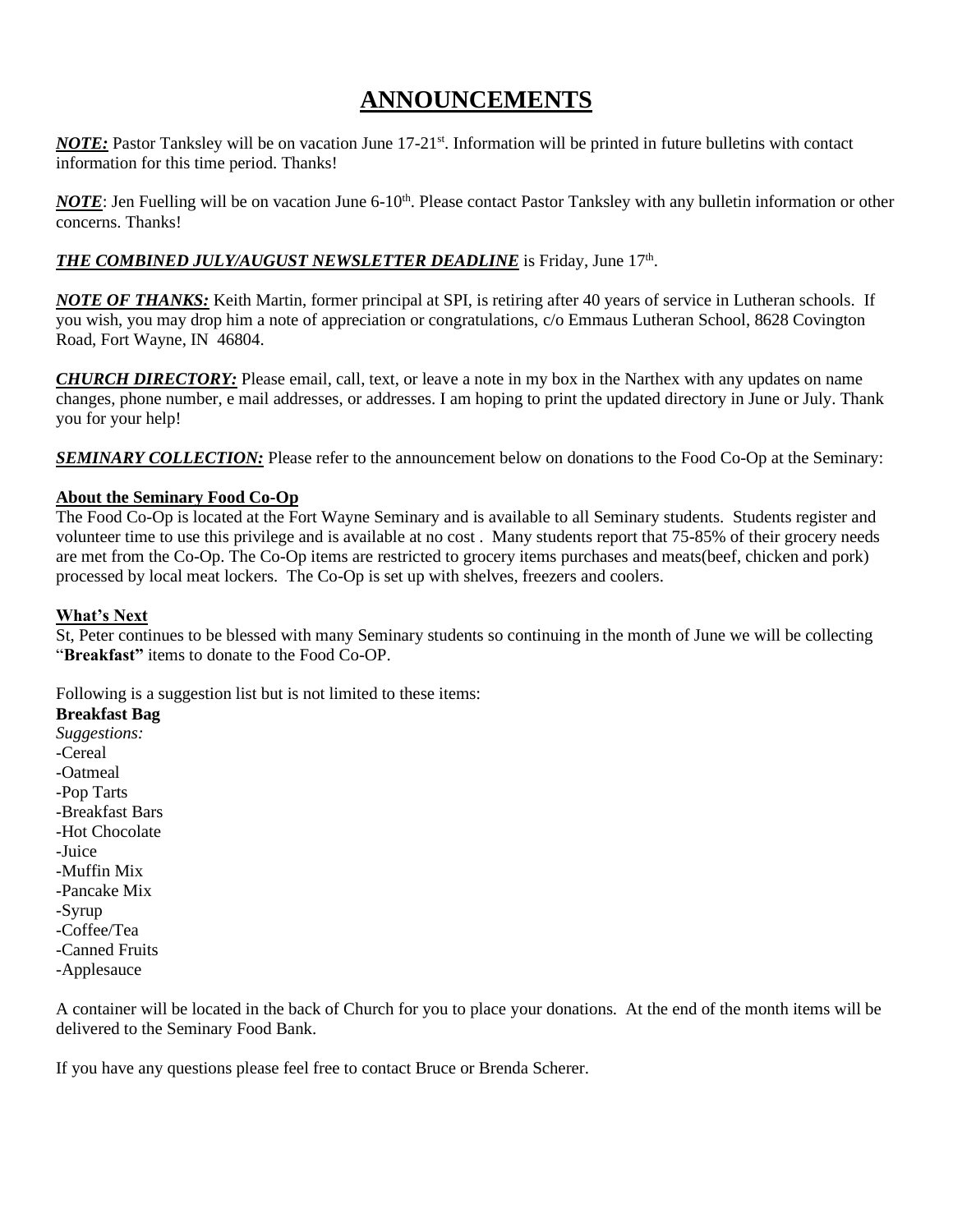

# Blessings to Those Celebrating in June

# June Birthdays

- 1 Charlotte Fuelling 15 Corey Wolfe
- 
- 2 Casey Scherer 19 Don Gerke
- 3 Rebecca E. Fuelling 19 Dr. David Matthews
- 
- 5 Caroline Tanksley 21 Nathan Sheneman
- 
- 9 Brenda Scherer 22 Brenda Wolf
- 10 Morgun Werling 22 Joyce Gariepy
- 
- 
- 
- 
- 15 Gregg Kukelhan 28 Doug Carpenter
- 
- 
- 1 Sheryl Howard 17 Ryan Frederick
	-
	-
- 4 Elijah Franz 20 Austin Will
	-
- 8 Emily Light 21 Jeff Hockemeyer
	-
	-
- 11 Katelyn Roe 24 Emersen Howard
- 14 Justin Ohler 25 Crew Braun
- 14 Hannah Myers 26 Jessica Penrod
- 15 Rhea Fuelling 27 Jennifer Stump
	-
- 15 Bruce Scherer 30 Rhonda Busick

# June Anniversaries

June 2, 1989 June 25, 1977 Barry & Jackie Sanderson Duane & Karen Franz

June 5, 1981 June 25, 1993 Barry & Denise Scherer David & Jane Linker

June 14, 1975 June 28, 1997 Jim & Vickie Hammond Alex & Deanna Myers

June 19, 2010 June 29, 1996 Trent & Catherine Hullinger Steve & Lindy Fuelling

 June 17, 1988 June 28, 2014 Greg & Mary Light John & Nicole Gerardot

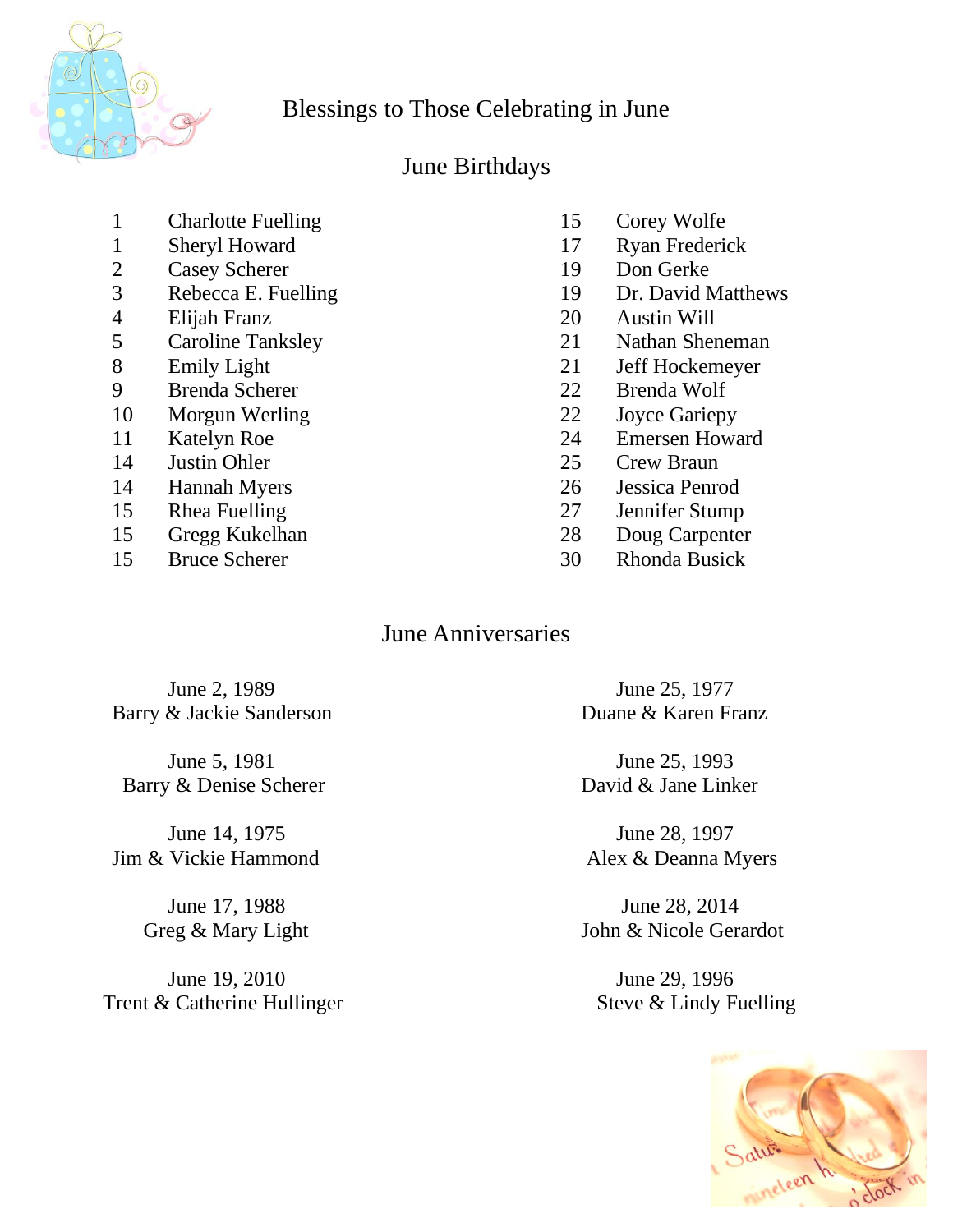# June 2022

Altar Guild- Janice Mishler and Vickie Hammond

|                                                                  | Mon | Tue                                             | Wed                                                       | <b>Thu</b>                                                                                                               | Ë<br>$\sim$                                                                                   | <b>Sat</b><br>4                        |
|------------------------------------------------------------------|-----|-------------------------------------------------|-----------------------------------------------------------|--------------------------------------------------------------------------------------------------------------------------|-----------------------------------------------------------------------------------------------|----------------------------------------|
|                                                                  |     |                                                 | 10:00am Bible Study                                       | 9:30 Pastors' Study<br>9:00 am Quilting<br>Group, at Bingen                                                              |                                                                                               |                                        |
| *Jen Fuelling on<br>vacation*<br>6                               |     | *Jen Fuelling on<br>vacation*<br>$\overline{ }$ | 10:00am Bible Study<br>*Jen Fuelling on<br>vacation*<br>8 | 1:30 Woodcrest Service<br>*Jen Fuelling on<br>9:30 Pastors' Study<br>9 9:00 am Quilting<br>vacation*<br>Group, at Bingen | *Jen Fuelling on<br>vacation*<br>10                                                           | $\overline{11}$                        |
| 7:00pm SPI Board of<br><b>Education Meeting</b><br>13            |     | 7:00pm Elders Meet<br>14                        | 10:00am Bible Study<br>15                                 | 9:30 Pastors' Study<br>9:00 am Quilting<br>Group, at Bingen<br>91                                                        | *Pastor Tanksley on<br>NEWSLETTER<br><b>JULY/AUGUST</b><br><b>DEADLINE</b><br>vacation*<br>17 | *Pastor Tanksley on<br>vacation*<br>18 |
| 21<br>*Pastor Tanksley on<br>vacation*<br>$\partial \mathcal{L}$ |     | *Pastor Tanksley on<br>vacation*                | 10:00am Bible Study<br>22                                 | 9:30 Pastors' Study<br>9:00 am Quilting<br>Group, at Bingen<br>23                                                        | 24                                                                                            | 25                                     |
| 28<br>27                                                         |     |                                                 | 10:00am Bible Study<br>55                                 | 9:30 Pastors' Study<br>9:00 am Quilting<br>Group, at Bingen<br>30                                                        |                                                                                               |                                        |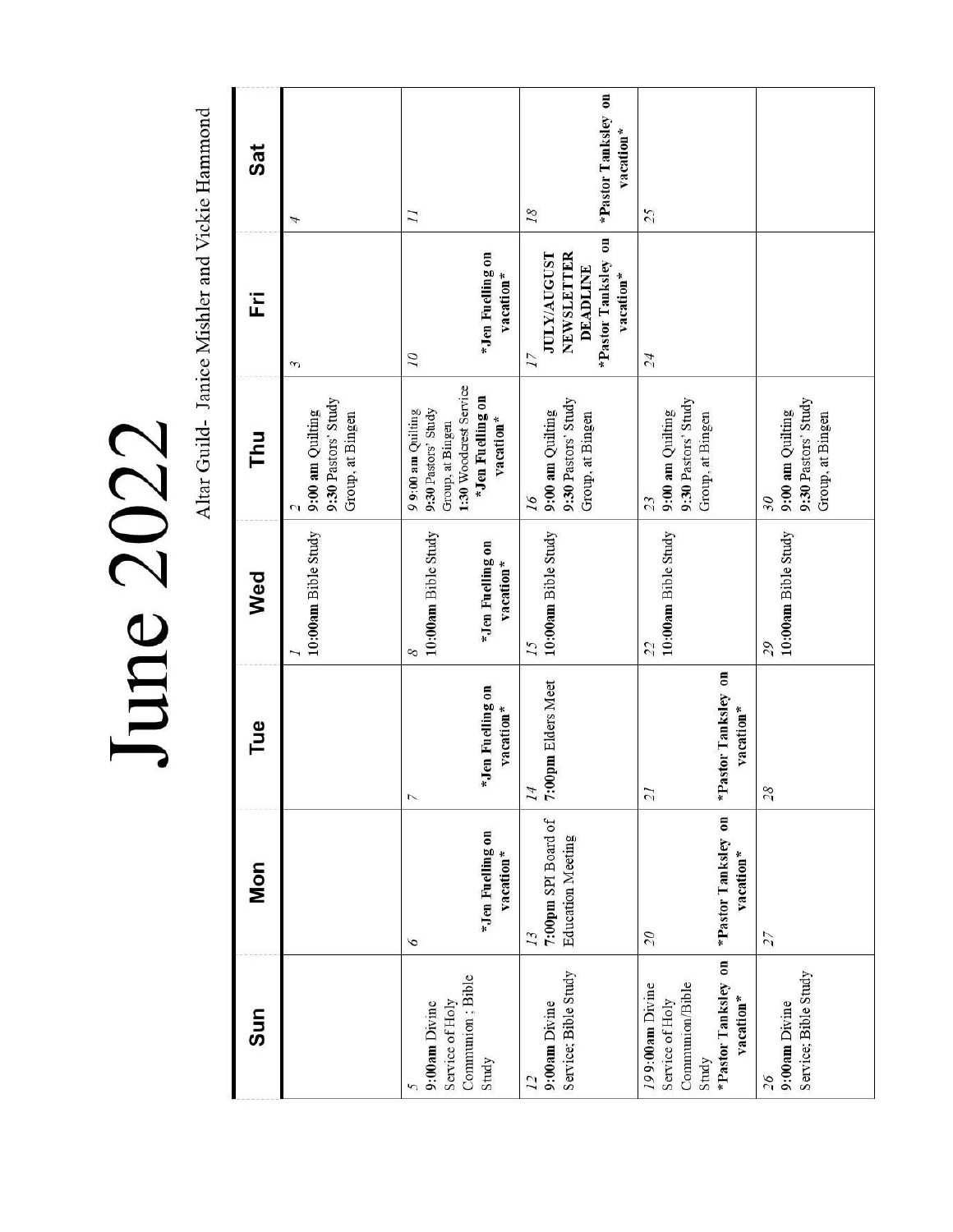# *Andy and Brenda Wolf*

On June 22, 1949, Brenda Kay Cable was born to Norbert and Wanita Cable. She was the third of their five children, and the only child born in their home on Madison Street in Decatur. Siblings include Gloria, Roger, (Brenda), Becky Fuelling, and Cathy. Norbert spent his working career as a machine operator at Dana. On weekends he also helped his brother-in-law in home construction. Wanita was a homemaker and did not work outside the home. It should be noted that Wanita was one of 17 children, and that those siblings were a large part of her social activities throughout her life.

Brenda was baptized at Union Chapel Church on 300 E, a few miles north of Hwy 224. Not long after she was born, the Cable family moved to an area that is now near Bellmont High School. She attended Adams Central schools for grades  $1 - 7$ . After that, school district boundaries were changed and she was sent to Lincoln Middle School for  $8<sup>th</sup>$  grade. As a child, Brenda distinctly remembers being responsible for wringing out the family laundry in their ringer washer. She also helped with dishes and had to keep her room clean. Brenda's best friends in grade school included Becky Ogg and Linda Oliver. Her favorite subjects were Art and Gym. She said that she rode her bike everywhere in town, went to the city pool almost every day in the summer, and liked to play ball with the neighbors. While growing up, the family took 1 week vacations each summer to Lake George for fishing, swimming, and boating. Brenda attended Decatur High School where her favorite classes were general business and spelling. She was a member of Choir, and worked one year at B&K Root Beer stand, which was located near the current McDonald's. Given her numerous aunts and uncles, she frequently babysat for relatives.

### **What about Andy……….**

James Andrew Wolf was born to James and Ethel Wolf on April 29, 1953 at Wells Community Hospital in Bluffton, IN. He was given the name Andy because there were several people named James in his extended family. He was the second of their two children, as he has an older sister, Cynthia Jo. James farmed 120 acres through the day, and worked at Franklin Electric at night. About the time Andy turned 5, and thought he was in line to drive a tractor, his dad sold the farm and moved to town. James continued to work at Franklin Electric providing machine maintenance. On a happier note, James and Andy continued to help with Andy's grandfather's farm, which also included 70 head of cattle. Ethel was a homemaker, who also worked outside the home. She worked at Progress Store (a dime store) and at the B&K Root Beer stand on the south end of Bluffton, in the summer. She was an artistic person who painted scenery pictures, wrote poems, and created award winning crafts. She canned green beans, cherries, and peaches, and loved garage sales. Andy mentioned that he loved his time on the farm, and loved eating meals at the Root Beer stand.

Andy attended Central School in Bluffton for grades K-9. His favorite subject was History, and his best friend was Kevin Anderson. In grade school, Andy played the trombone. In 7<sup>th</sup> or 8<sup>th</sup> grade, Andy was baptized at First Church of Christ, and the family attended church there. Family vacations were usually 1 week each summer at Lake Webster, and boating at Salamonie Reservoir. By 8<sup>th</sup> grade, Andy played basketball and continued that through 10<sup>th</sup> grade at Bluffton High School. He played football in 9<sup>th</sup> and 10<sup>th</sup> grade, and joined the Choir his senior year. His best friends in high school included Mark Jahn, John Cowans, and Mark Steffen. Throughout high school, he worked for the City Street Department in Bluffton, driving dump trucks, painting curbs, and mowing riverbanks. He graduated in 1971.

By the time that Andy and Brenda met in 1991, each had been married and divorced. Brenda had two sons, James and Troy. Andy had three children, James Christopher, Lindsay, and Landon. Brenda was working as a waitress at Pizza Hut. Andy was working for AEP in facility maintenance. Andy's friend,